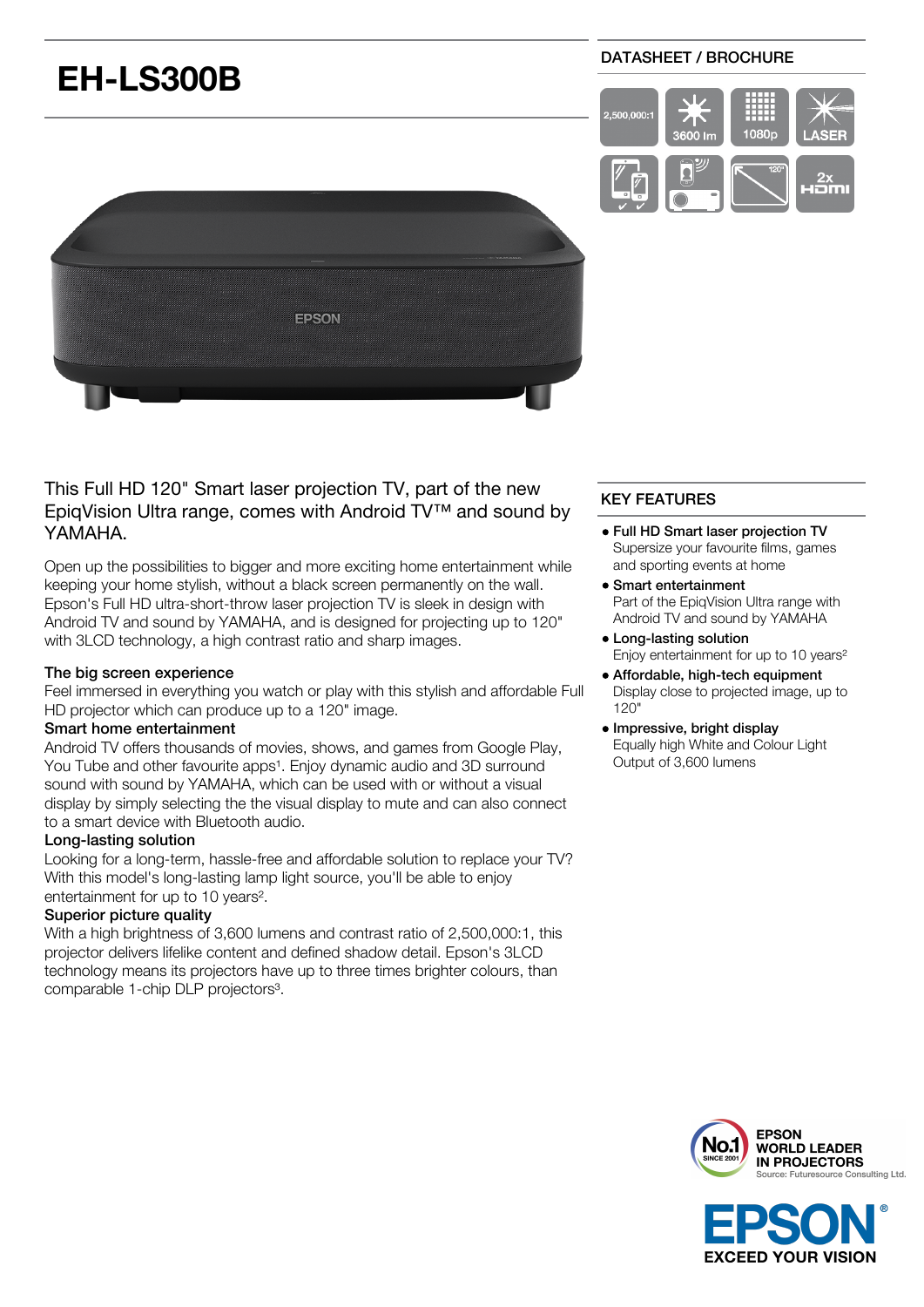# PRODUCT SPECIFICATIONS

| <b>TECHNOLOGY</b>                    |                                                                                            |
|--------------------------------------|--------------------------------------------------------------------------------------------|
| <b>Projection System</b>             | 3LCD Technology, RGB liquid crystal shutter                                                |
| <b>LCD Panel</b>                     | 0.61 inch with C2 Fine                                                                     |
| <b>IMAGE</b>                         |                                                                                            |
| <b>Color Light Output</b>            | 3,600 Lumen- 1,800 Lumen (economy)                                                         |
| White Light Output                   | 3,600 Lumen - 1,800 Lumen (economy)                                                        |
| Resolution                           | Full HD 1080p, 1920 x 1080, 16:9                                                           |
| <b>Contrast Ratio</b>                | 2,500,000:1                                                                                |
| <b>Colour Reproduction</b>           | Upto 1.07 billion colours                                                                  |
| <b>High Definition</b>               | Full HD                                                                                    |
| <b>Aspect Ratio</b>                  | 16:9                                                                                       |
| Light source                         | Laser                                                                                      |
| Laser Light source                   | 20,000 hours Durability High                                                               |
| <b>Colour Video Processing</b>       | 10 Bits                                                                                    |
| 2D Vertical Refresh Rate             | 192 Hz - 240 Hz                                                                            |
|                                      |                                                                                            |
| <b>OPTICAL</b><br><b>Throw Ratio</b> | $0.26 - 0.35:1$                                                                            |
|                                      |                                                                                            |
| Screen Size                          | 61 inches - 120 inches                                                                     |
| <b>Projection Distance Wide</b>      | 0.4 m (70 inch screen                                                                      |
| Projection Lens Focal Length 3.7 mm  |                                                                                            |
| <b>CONNECTIVITY</b>                  |                                                                                            |
| Interfaces                           | USB 2.0 Type A, USB 2.0 Type Mini-B, HDMI in (2x), Digital coaxial audio out, Wireless LAN |
|                                      | IEEE 802.11a/b/g/n/ac, HDMI ARC, HDMI (HDCP 2.3)                                           |
| Epson iProjection App                | n/a                                                                                        |
| <b>ADVANCED FEATURES</b>             |                                                                                            |
| 2D Colour Modes                      | Dynamic, Natural, Cinema, Bright Cinema, Vivid                                             |
| Other features                       | Android TV, Arc Correction, Built-in speaker, Chromecast, Direct Power on/off, Google      |
|                                      | Search, Instant on/off, Long light source life, Sound by Yamaha                            |
|                                      |                                                                                            |
| <b>GENERAL</b><br>Power consumption  | 278 Watt, 179 Watt (economy), 2 Watt (standby), On mode power consumption as defined in    |
|                                      | <b>JBMS-84 215 Watt</b>                                                                    |
|                                      |                                                                                            |
| <b>Heat Dissipation</b>              | 945 BTU/hour (max)                                                                         |
| <b>Product dimensions</b>            | 467 x 400 x 149 mm (Width x Depth x Height)                                                |
| Product weight                       | 7.2 kg                                                                                     |
| Noise Level                          | Normal: 37 dB (A) - Economy: 23 dB (A)                                                     |
| Loudspeaker                          | 20 Watt, Stereo: Stereo                                                                    |
| Room Type / Application              | Gaming, Home Cinema, Sports, Streaming, TV & Box sets                                      |
| Positioning                          | Floor, TV Cabinet                                                                          |
| Colour                               | <b>Black</b>                                                                               |
| <b>OTHER</b>                         |                                                                                            |
| Warranty                             | 60 months Carry in or 12,000 h                                                             |
|                                      |                                                                                            |

#### **EH-LS300B**

# WHAT'S IN THE BOX

- CD Manual
- Main unit
- Quick Start Guide
- Remote control incl. batteries
- Power cable